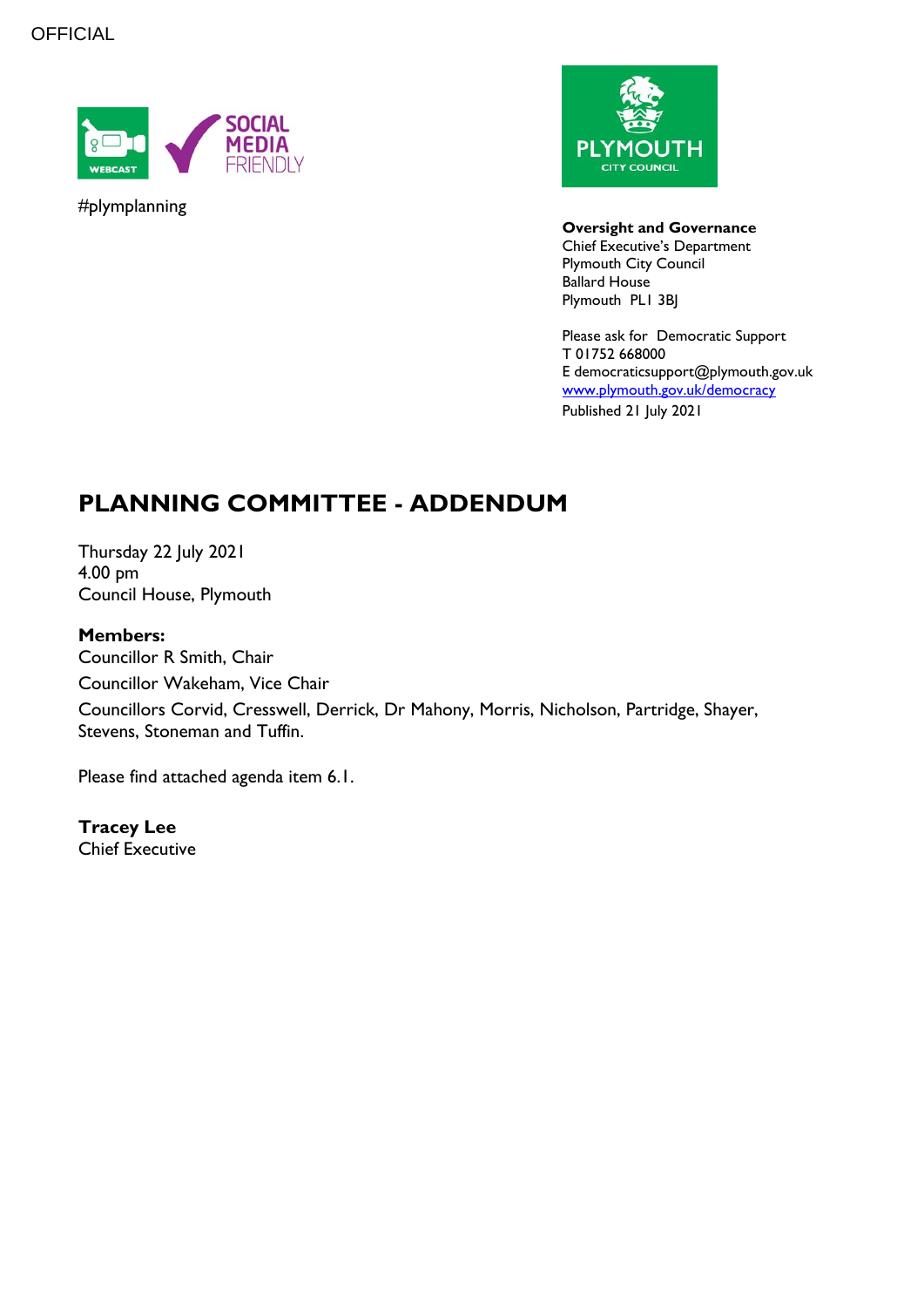# **Planning Committee**

6.1. 7 First Avenue, Billacombe, Plymouth, PL9 8AP - 21/00529/FUL **(Pages 1 - 2)**

Applicant: Mr Jordan Collins<br>
Ward: Plymstock Dunsto vard: Plymstock Dunstone<br>Recommendation: Grant conditionally Grant conditionally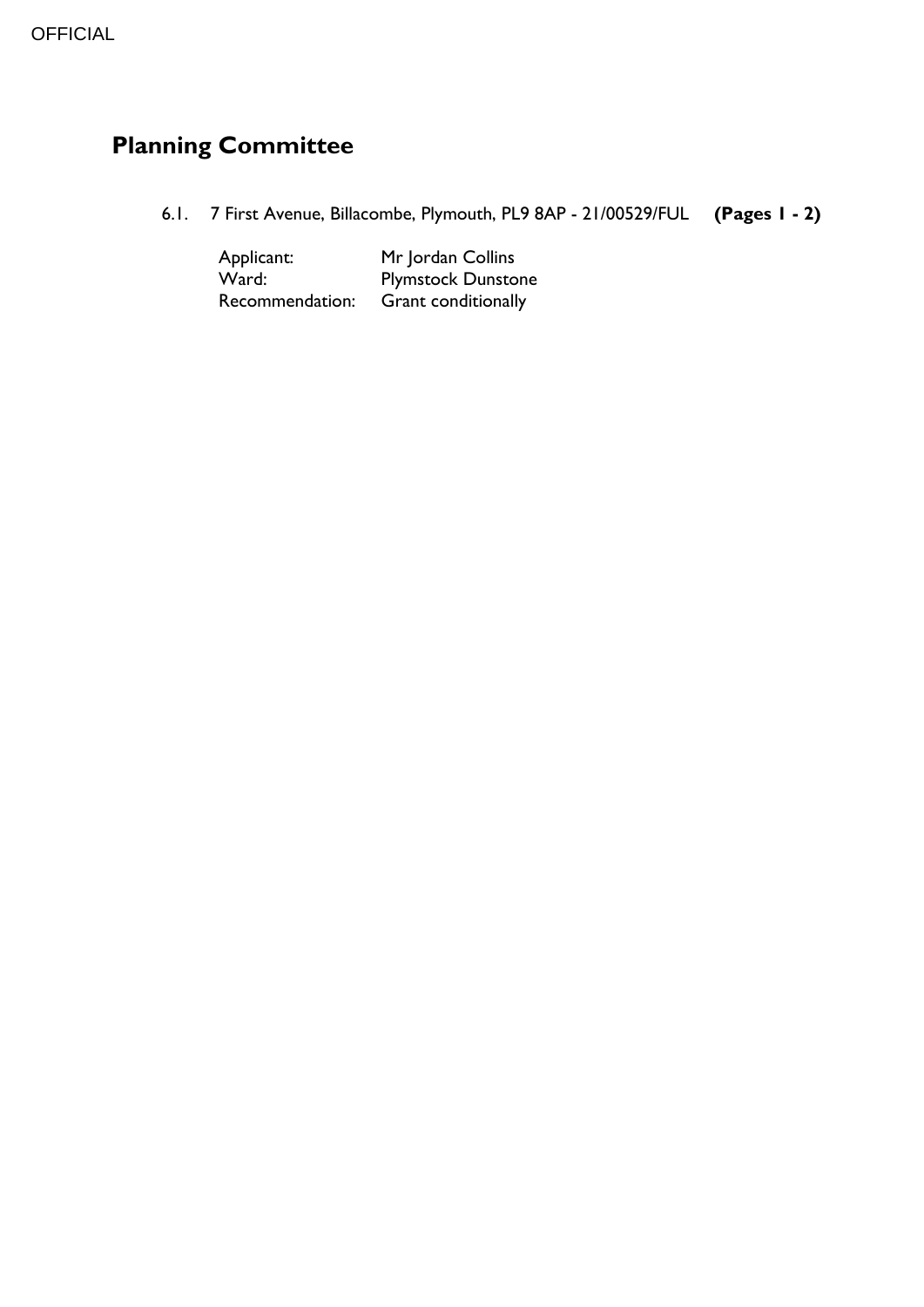# **ADDENDUM REPORT**

Planning Committee



## **Item Number: 6.1 Site: 7 First Avenue, Billacombe, Plymouth, PL9 8AP Planning Application Number: 21/00529/FUL Applicant: Mr Jordan Collins**

Since the Case Officer's report was written, an additional letter of representations has been received, bringing the overall total received to five. The issued raised in the letter include:

- The proposal would lead to a loss of light for neighbouring properties (including a breach of the 45 degree rule);
- The proposal would lead to a loss of outlook from neighbouring properties;
- The boundary lines on the submitted site plans are not correct;
- The submitted drawings do not include annotated measurements;
- The building of the proposed extension would lead to amenity issues for neighbouring properties in the context of noise, dust, etc.

To accompany the letter, annotations have been made on a copy of one of the submitted plans to illustrate the points made, although Officers note that the plan that has been annotated is the second iteration of the scheme which has been superseded and is not the plan under consideration.

The first two points raised have been covered in the report, but Officers will address the other three points below:

Regarding the boundaries as shown on the submitted plans, Officers note that these have been taken from Ordnance Survey's information (as detailed on the plans) which meets the validation criteria. Disputes relating to the specific location of boundaries, and any disputes relating to such, are a civil matter.

Regarding the lack of certain dimensions not being annotated on the submitted plans, there is no requirement for the plans to be annotated with measurements as they are drawn to a recognised scale – which is detailed on the plans.

Regarding the concerns raised relating to the impact of any building work on neighbouring properties in the event of the application being approved, impact from building work is, unfortunately, unavoidable. The Council has a Construction Code of Practice however that the applicant will be directed to via an Informative (please see the fourth Informative listed at the end of the report) which lays out good practice relating to how construction work should take place to minimise impacts. Any enforcement of such is handled by the Council's Public Protection Service.